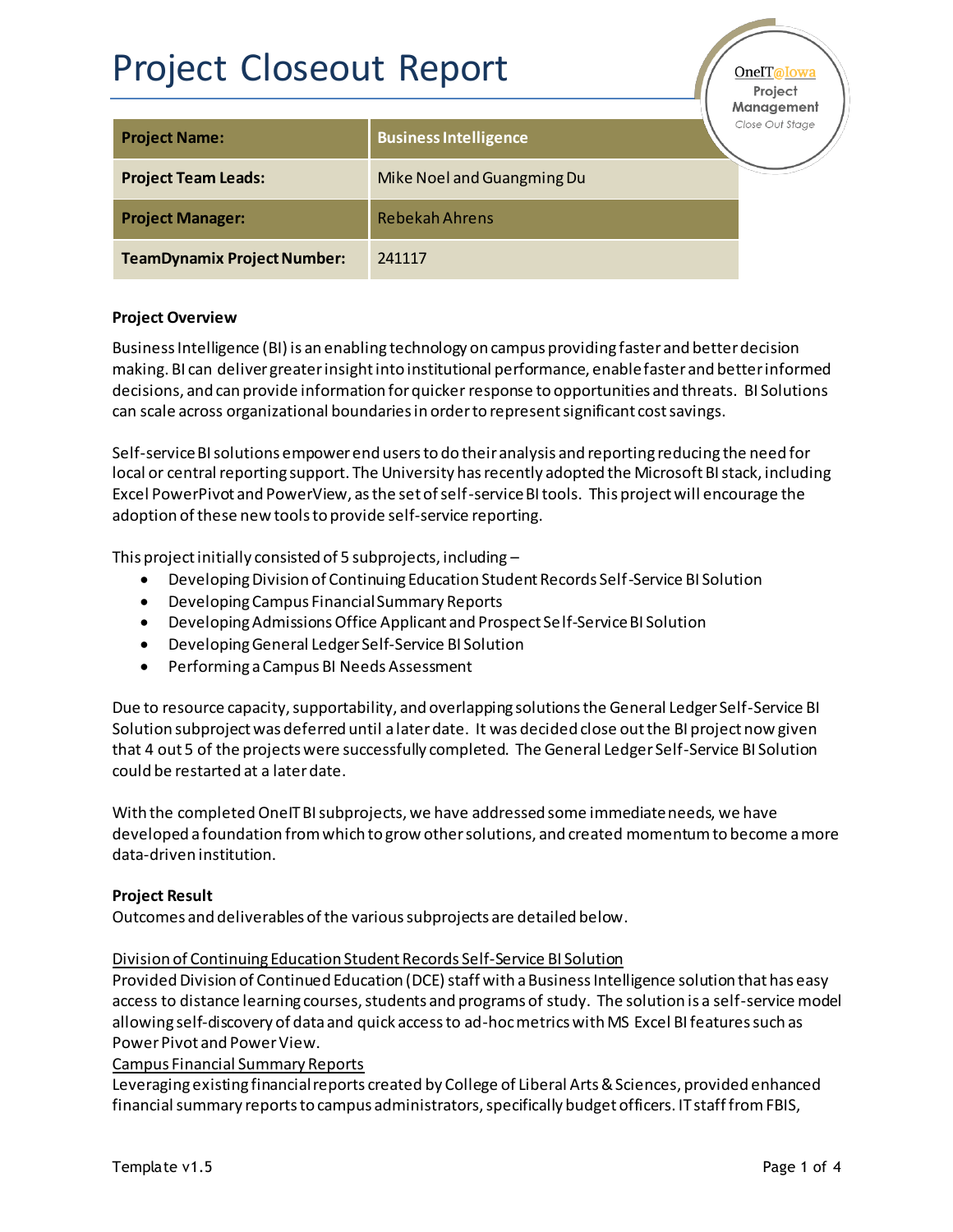CLAS, and ITS collaborated to provide the financial reporting solution.

#### Admissions Office Applicant and Prospect Self-Service BI Solution

Provided the Admissions Department with access to Prospect and Applicant data in a self service model allowing for self-discovery of data and quick access to ad-hoc metrics via MS Excel BI features such as Power Pivot and Power View.

### Campus BI Needs Assessment

Thirty high-level university executives we interviewed abouttheir strategic and operational information needs. From those interviews, sixteen themes were derived then grouped into three categories. More than fifty potential strategies to address the themes, and seven recommendations developed to leverage BI solutions in order to become a more data driven university. The BI Needs Assessment Project process, themes, potential strategies, and recommendations are captured in the BI Needs Assessment Summary Report(insert link to OneIT BI Web site).

#### **What went well?**

Division of Continuing Education Student Records Self-Service BI Solution

- Engagement by the clients was helpful in driving the projects forward. Feedbacks from users are critical in validating the data model. End user engagement in data verification of the solution was fundamental to success.
- Communication between the tech team and the business/functional side was fluid and open.
- Integrity of data and quality of measures were of highest priority and IT satisfied the customer's standards and definitions.
- Inclusion of both technical and business partners from both the IT and the DCE side was beneficial and critical to the success of the project.
- ETL process is well designed to keep the right amount of data in the balance of performance and the needs of the analysis model.

#### Campus Financial Summary Reports

- Collaboration between various central (AFR) and campus (CLAS & Educ) functional staff as well as IT (ITS DBAs, FBIS Developers, and CLAS) to utilize existing product and knowledge base to improve product released to all campus financial users
- Having DBAs directly involved with project
- **•** Shared project management tool (JIRA) to help identify progress and responsibilities
- Started with a product (leveraged CLAS MAX Reports)

#### Admissions Office Applicant and Prospect Self-Service BI Solution

- **•** Technical evaluation of Tabular technologies and the DAX capabilities were thoroughly explored with this project.
- Integrity of data and quality of measures were of highest priority and satisfied the customer's standards and definitions.
- End user excitement and engagement in data verification of the solution.
- Development of core count excel spreadsheets to be used as example by end users by project team and student resource.

#### Campus BI Needs Assessment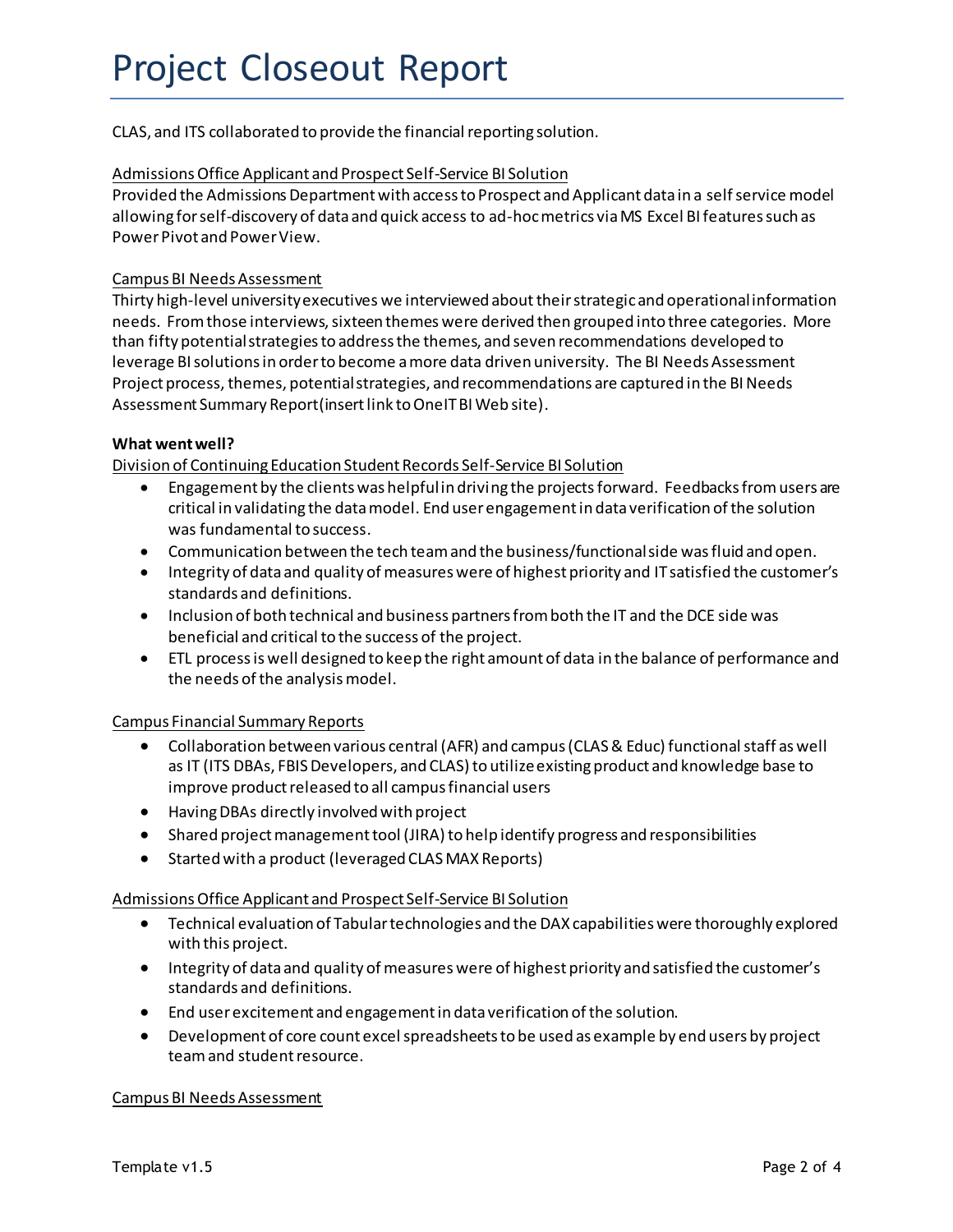## Project Closeout Report

- Good collaborative effort with team members and campus.
- Deriving themes and associated strategies made for a more complete and useful document
- Vetting themes and strategies with key stakeholders was very useful.

#### **What could have been improved?**

Division of Continuing Education Student Records Self-Service BI Solution

- **•** Better resource and time management would be helpful at the early stage of the project.
- **•** Involvement of more team members and engagement at the deeper level would be beneficial.
- Better communication and close collaboration with the upstream operational system would have been and will be beneficial to the reportmodel development. Timely introduction of new data elements from the operational system would be helpful with the model design and enhance the usability.

#### Campus Financial Summary Reports

- $\bullet$  Didn't have all team members involved up front
- Requirements determined/evaluated throughout process rather than the beginning

#### Admissions Office Applicant and Prospect Self-Service BI Solution

- Scope of the project, especially related to technical limitations of new Tabular technology, should have been narrower.
- **•** Resource allocation and expectations/needs of resources should have been established earlier in the project with appropriate commitments agreed upon.
- Functional user expectations and training requirements could have been anticipated and prepared for.
- Collaboration and communication amongst resources involved in project as it related to disparate responsibilities and objectives.

#### Campus BI Needs Assessment

- We under estimated the time and effort that was required to perform the interviews, analyze results, and write the summary report
- Developing strategies for the themes was a little scope creep but worth the extra time and effort.

#### **Recommendations for Further Action**

Data governance is a collaborative effort that engages campus leadership, functional data owners, and technical experts in institutional data management and to ensure business intelligence solutions align with campus priorities. Data governance is a critical success factor for establishing and driving the campus BI strategies. More formal data governance should be implemented as part of campus and OneIT governance initiatives.

With the completion of the OneIT BI subprojects, we have addressed some immediate needs, we have developed a foundation from which to grow other solutions, and created momentum to become a more data-driven institution. Processes should be developed to ensure thatthe subproject's BI reporting and self-service solutions are supported through their lifecycle and upgraded as necessary.